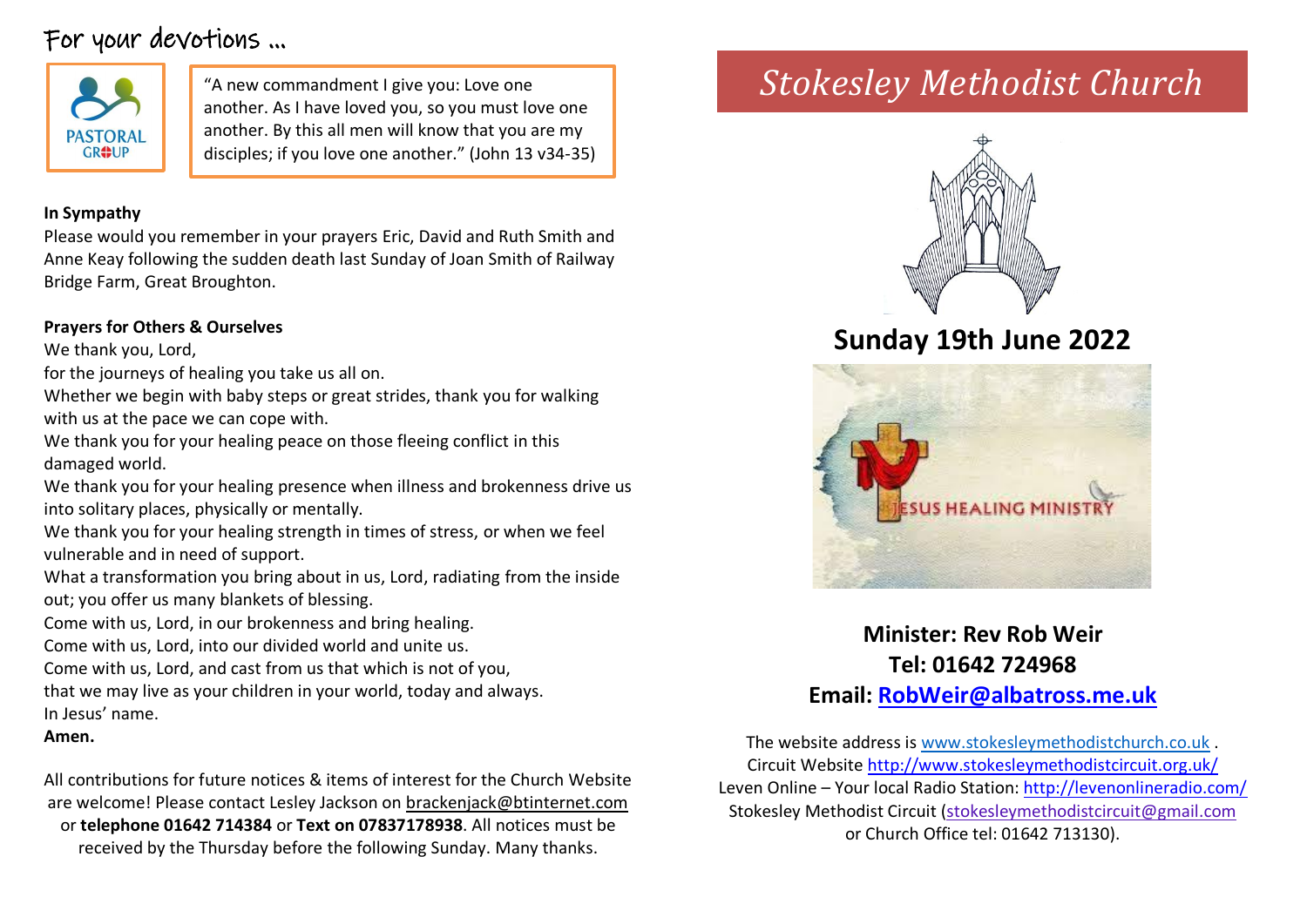During these unprecedented times, we have changed the way we 'go to church' to help to protect ourselves and others. We have put in place measures that will enable us to still be part of the worshipping community, at home with family, online with friends, coming back together again in Church. If you go to the Circuit Website you will find a range of resources available for you to use at home which we hope will help you to continue your cycle of

## prayer and worship. Today our Morning Worship is led by Ken Hudson, Local Preacher from Great Ayton

[\(www.youtube.com/stokesleymethodistchurch/live\)](http://www.youtube.com/stokesleymethodistchurch/live) <https://www.stokesleymethodistcircuit.org.uk/news/join-us-at-home.html> and<http://www.facebook.com/stokesleymethodistcircuit/>

# Today's flowers are a gift from Mary Weighell



#### **A Gathering Prayer from the Roots resources:** Healing Lord,

we come with wounds that often only you know; we bring weariness and fears as well as hopes and aspirations.

Heal us and refresh us; restore your image in us.

In the name of Jesus we pray.

Almighty, powerful God, who is full of compassion, who rescues us from danger, who strengthens the weak, who feeds the poor:

#### **we bow down and honour your name.**

Almighty, powerful God, who brings hope and healing, who hears our cry, whose heart feels our pain, who heals us inside and out:

**we bow down and honour your name.**

**Amen**

# Healed – Inside and Out

### **Today's Lectionary Readings:**

**Isaiah 65 v1-9** (p751) Judgement and Salvation **Psalm 22 v19-28** (p554) But you, O Lord, be not far off; O my Strength, come quickly to help me.

**Galatians 3 v23-29** (p1170) The Law and the Promise/Sons of God **Luke 8 v26-39** (p1038) The Healing of a Demon-possessed Man

#### **Message from the Church Mouse for EVERYONE!**



This week our Lectionary readings explore the impact of Jesus on a damaged and divided world. Jesus encounters and dramatically heals a man possessed by many demons. The man is transformed from someone naked and who appeared frightening, into someone 'clothed and in his right mind'. The local community are fearful and ask Jesus to leave. Jesus tells the man who was healed to tell everyone what God has done for him.

What relevance does this story from Luke's Gospel, and Jesus' healing ministry in general, have for the world of today? How does it impact and challenge the way we live? In today's world, there are many who are damaged and excluded, and there are many divisions of all sorts. These passages remind us that unity and not division are God's desire and the impact of an encounter with Jesus may be the first step on the way to wholeness. It is up to his followers to proclaim this and to play their part in bringing healing and unity.

Along the shore by the sea, one can find beautiful, yet unusual types of marine life. There are sea animals that look like bath sponges, jellyfish that seem transparent and float like clouds in the sea, anemones that look like flowers, and starfish that appear as if they could have dropped from the sky. One can find little clams, not much bigger than a fingernail and another type of clam that can weigh more than twenty pounds!

One of the most unusual marine animals is the sea urchin. It is of a size that would fit in your hand, is round and covered with short, stiff spines which are sharp. The mouth of a sea urchin is formed by five sharp-toothed jaws. Its appearance is so strange that you might hesitate to touch it. If, however, you could look inside the body of a sea urchin, you would find that the shell has a smooth, pink lining with an intricate arched design that looks like the dome of a cathedral. When we see or experience something we don't understand, we may feel frightened. Remember that in the case of the sea urchin, what looked sharp and hurtful on the outside covered a beautiful design on the inside. Jesus made the man whole again through healing, but he also sought to bring wholeness to the community. That wholeness is spelt out by Paul in the Galatians passage that takes Jesus' interaction with a Gentile community one step further, spelling out the irrelevance of differences in the light of his love. **Go & tell how much Jesus has done for you!**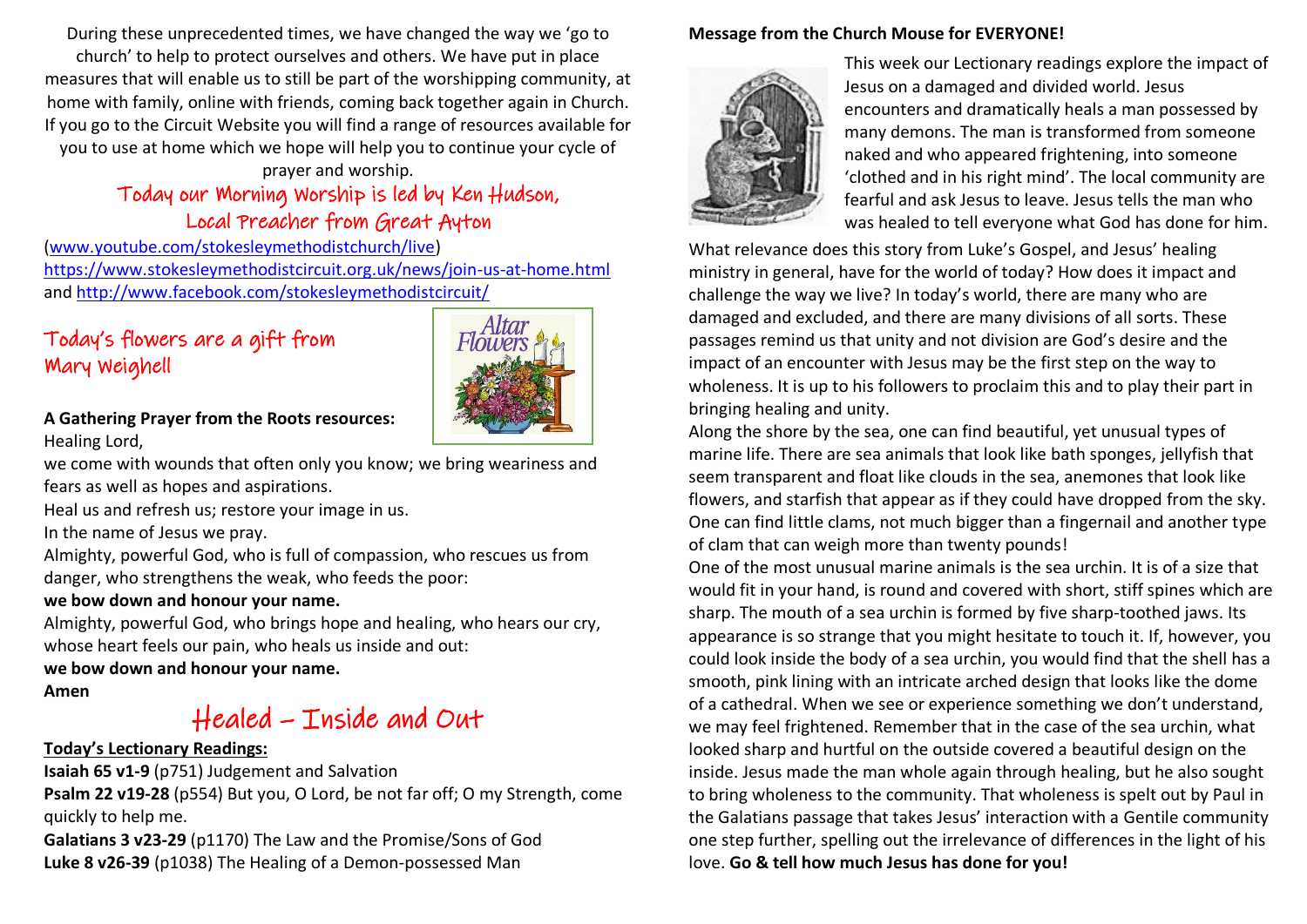## **HAPPY FATHERS' DAY!**

Father's Day is a celebration of appreciation for all fathers, grandfathers, step-fathers, and all the men who provide leadership, guidance, and protection in our lives.

What makes a Dad? God took the strength of a mountain, the majesty of a tree, the warmth of a summer sun, the calm of a quiet sea, the generous soul of nature, the comforting arm of night, the wisdom of the ages, the power of the eagles flight, the joy of a morning spring, the faith of a mustard seed, then God combined these qualities when there was nothing more to add – He knew his masterpiece was complete and so He called it … Dad!

# **Dates for your Diary**

**Saturday 25th June – 'FESTIVAL OF YOUTH'** supported by Stokesley School & Stokesley Rotary. There will be events throughout the town, including music & performances on The Plain & in the Churches, as well as Photography & Art Exhibitions & Workshops in the Globe. Check with the library for timings. Please note the Youth Concert at 7pm in the Methodist Church has been cancelled but will hopefully take place later in the year.



**Thursday 7th July @ 1.30pm** – **CLASSICAL CLEVELAND** presents **ELLADA PAVLOU** on the piano. Programme includes music by Stravinsky, Scriabin, Prokofiev & Rachmaninov. Tickets £10 available at the door



**Saturday 9th July @ 3.00pm A CONCERT OF 'C's'** – The **C**hoir sings **C**horal **C**hoices with **C**ake & **C**offee! Donations to **BRIGHT RED**  (Bright Red is a charity established to improve the lives & treatment of people in the North of England who are dealing with Blood Cancer)



SHOULD YOU NEED ANY ADVICE PLEASE CONTACT REVD ROB WEIR (TEL: 01642 724968 / EMAIL: [RobWeir@albatross.me.uk\)](mailto:RobWeir@albatross.me.uk) OR ONE OF THE STEWARDS

 $\overline{a}$ Your Sunday 'Worship Online' Services

To access today's Youtube streamed service follow the instructions below: **Open your internet search engine/tab > enter ['https://www.youtube.com'](https://www.youtube.com/) (or simply 'youtube' to find the link) in the search bar > when Youtube opens, enter 'Stokesley Methodist Church Youtube' in the search bar > Our Youtube channel should open with all the recent services, mostly, but not always in date order, starting with the most recent.**

If you want to follow the service from Great Ayton **enter 'Great Ayton Methodist Church Youtube'** instead.

In addition, each week we are provided with a worship sheet from District which you can find on the 'Worship at Home' page & which is also available to download from the link in these notices.

[https://www.methodist.org.uk/media/26086/19-june-22-worship-if-you-are](https://www.methodist.org.uk/media/26086/19-june-22-worship-if-you-are-unable-to-attend-church.pdf)[unable-to-attend-church.pdf](https://www.methodist.org.uk/media/26086/19-june-22-worship-if-you-are-unable-to-attend-church.pdf)

> Hymn: STF 693 Beauty for brokenness V1: Beauty for brokenness, hope for despair, Lord, in your suffering world this is our prayer. Bread for the children, justice, joy, peace, sunrise to sunset, your kingdom increase!

V3: Refuge from cruel wars, havens from fear, cities for sanctuary, freedoms to share. Peace to the killing-fields, scorched earth to green, Christ for the bitterness, his cross for the pain.

Chorus: God of the poor, friend of the weak, give us compassion we pray: melt our cold hearts, let tears fall like rain; come, change our love from a spark to a flame.